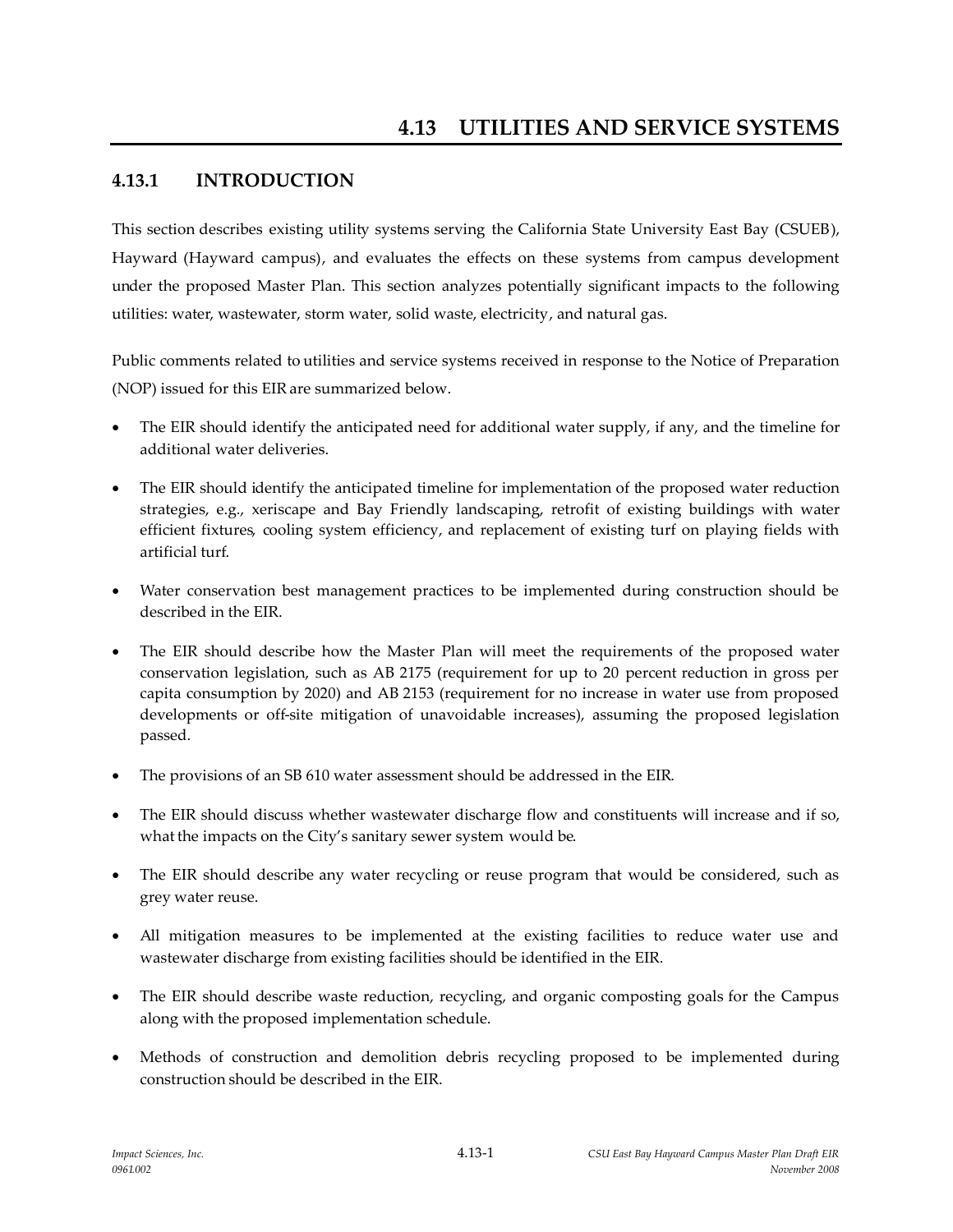All of the scoping comments relevant to the proposed Master Plan are addressed in the analysis in this section. Water usage during construction of campus projects is fairly limited and therefore no specific water conservation measures are discussed in the proposed Master Plan and in this section. Water conservation during current and future campus operations is a major component of the proposed Master Plan's sustainability component, and is described both in the Master Plan and in this section. Reductions in indoor water use would minimize the increase in the total volume of wastewater discharged from the campus. Similarly, waste reduction goals are included in the proposed Master Plan and measures that the Campus would implement to achieve the goals are described both in the proposed Master Plan and in this section. The plan addresses construction debris, paper, metal and organic wastes.

#### **4.13.2 ENVIRONMENTAL SETTING**

### **4.13.2.1 Study Area**

To evaluate the impacts of campus development under the proposed Master Plan, the study area is defined as the Hayward campus, the vicinity of the campus, and the City of Hayward, as relevant to the topic being evaluated. The term "campus" encompasses the 180-acre developed portion of the Hayward campus as well as approximately 184 acres of undeveloped land in the eastern and southern portions of the campus.

## **4.13.2.2 Water Supply**

## *Campus Infrastructure*

The water distribution system on the Hayward campus consists of 6-inch- and 8-inch-diameter pipelines running northwest southeast along the stadium access road, West Loop Road, northeast of the University Library, and northeast of the Science Building. These pipelines are looped via pipelines along Carlos Bee Boulevard, East Loop Road, and four pipelines in the campus interior. Water to the Pioneer Heights student-housing neighborhood is conveyed via an 8-inch pipeline near Parking Lot D. The campus water distribution system connects to the City of Hayward water distribution system at two feed points. The first feed point is located at Campus Drive between Hayward Boulevard and Highland Boulevard on the northeast side of the campus. This connection feeds into a 10-inch-diameter pipeline, which connects, to the main campus distribution system near the campus theater. The second connection is located at East Loop Road near Parking Lot F on the southeast side of the campus. This connection feeds into a 10-inchdiameter pipeline, which connects, to the main campus distribution system at two points: the intersection of Old Hillary Road and East Loop Road; and near the campus corporation yard. Each connection has a water meter in a vault. There are approximately 23 existing fire hydrants located on the Hayward campus. The fire hydrants are connected directly to the water distribution system. All of these fire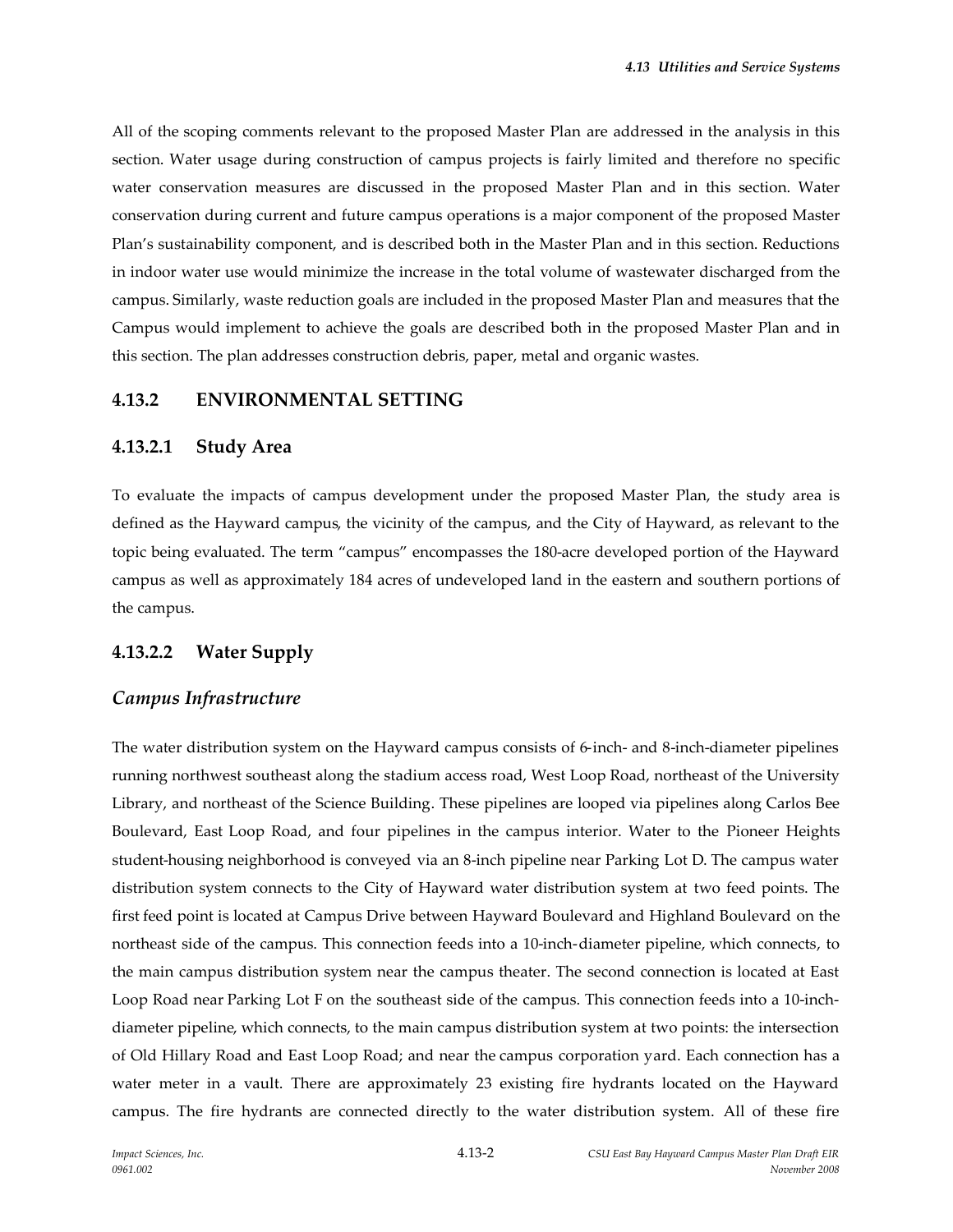hydrants appear to be served by 6-inch-diameter or larger pipelines; this ensures that firewater can be provided at the hydrants at 1,500 gallons per minute (gpm) at less than 20 feet per second.

### *Campus Water Demand*

Current water demand at the Hayward campus ranges from approximately 100,000 gallons per day (gpd) in the winter to 300,000 gpd in the summer. This variation is mainly due to increased irrigation demand in the summer, which accounts for over 75 percent of the water used during the summer. After irrigation, the largest water user on the campus is the swimming pool.

# *City of Hayward Water Supply and Infrastructure*

Drinking water to the Hayward campus is provided by the City of Hayward. The sole source of drinking water for the City of Hayward is the City and County of San Francisco regional system, which relies primarily on water from the Sierra Nevada delivered through the Hetch Hetchy aqueducts, but also includes treated water produced by the San Francisco Public Utilities Commission (SFPUC) from its local facilities in Alameda and San Mateo Counties. The City of Hayward maintains a contract with the City and County of San Francisco that allows the City of Hayward to buy unlimited water to serve its needs. However, during drought years, the City has to reduce its use based on a formula used by SFPUC (City of Hayward 2005).

According to the City of Hayward 2005 Urban Water Management Plan (UWMP), the City of Hayward water demand was 19.7 million gallons per day (mgd) in 2005 and is projected to be about 28.7 mgd in 2030. Under normal water conditions, all of the average annual demand can be met with existing resources (City of Hayward 2005). However, prolonged droughts can lower system capacity. With current demand in the service area, a 24 percent shortage in supplies can be expected during multipleyear droughts. To address these shortages during drought conditions, the City of Hayward developed a Water Shortage Contingency Plan that documents the actions to be taken by the City in response to water supply shortages. In response to various stages of water shortages, the City would implement a public information campaign, mandatory water use prohibitions, and would penalize excess use.

The City's distribution system consists of over 300 miles of distribution mains serving five main pressure zones, water storage tanks, pump stations delivering water to the upper pressure zones, emergency supply wells, transmission system pressure reducing valves, zonal pressure reducing valves, and the Decoto booster pump station.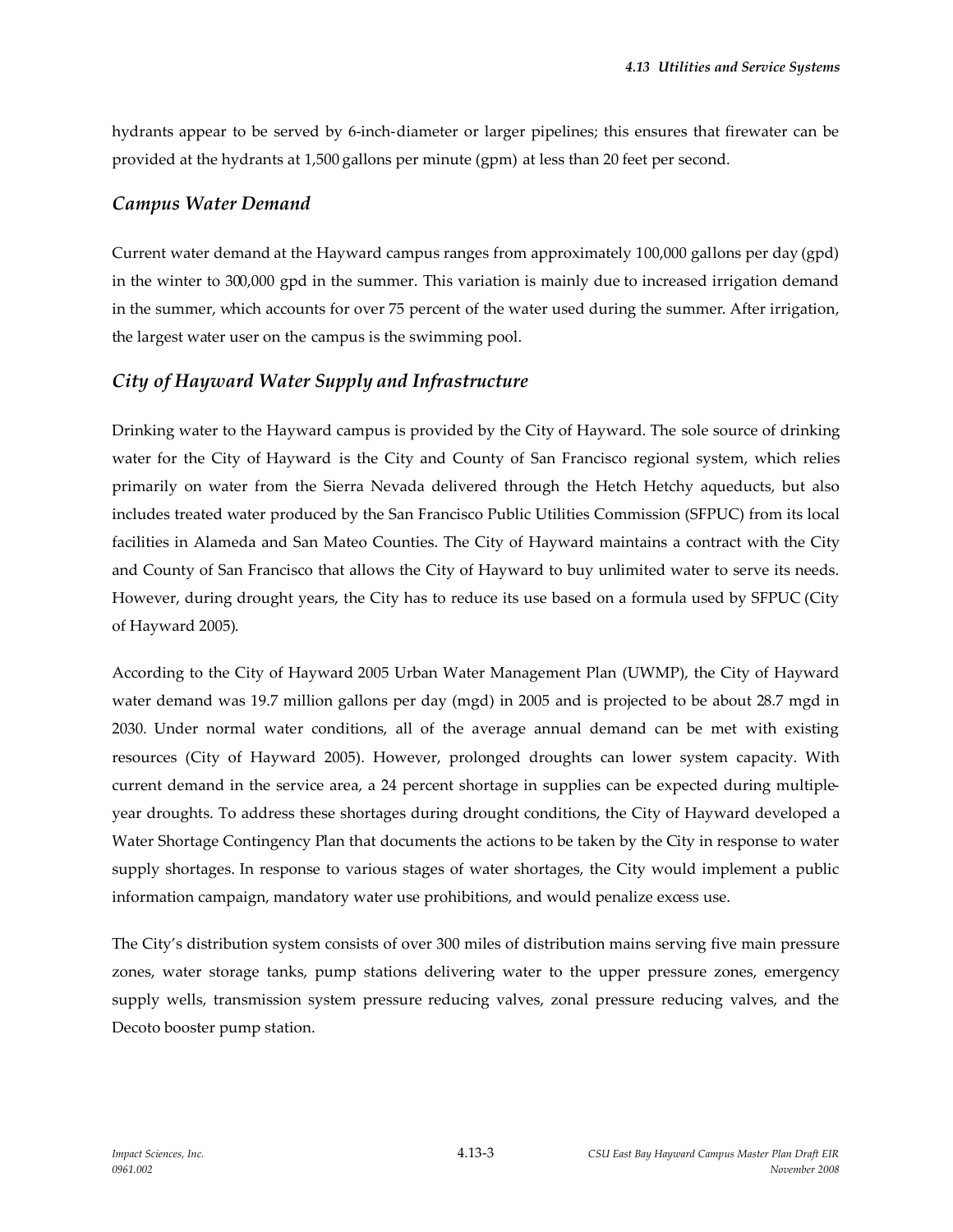# **4.13.2.3 Wastewater**

## *Campus Infrastructure*

The Hayward campus sanitary sewer system discharges to the City of Hayward system via an 8-inch-diameter sewer along Carlos Bee Boulevard. There are four main branches discharging into the Carlos Bee Boulevard sanitary sewer, including an 8-inch-diameter sanitary sewer running from the campus theater to Carlos Bee Boulevard; a 15-inch- to 18-inch-diameter sanitary sewer running from Pioneer Heights area southwest of West Loop Road to Carlos Bee Boulevard; an 8-inch- to 12-inchdiameter sanitary sewer running from the Science Building to the West Loop Road sanitary sewer near the tennis courts; and a 6-inch- to 8-inch-diameter sanitary sewer running from the Art and Education Building to the Science Building sanitary sewer.

All of the sanitary sewers are gravity flow, except near the field house where a lift station is located. Existing average sanitary sewer flows are approximately 100,000 gpd.

# *City of Hayward Wastewater Collection and Treatment Infrastructure*

The City of Hayward provides wastewater collection, treatment, and disposal services to all areas within city limits and limited portions of the adjacent unincorporated areas of Alameda County. The collection system includes about 300 miles of sewers, two major lift stations and five smaller lift stations, and 2.5 miles of force mains. The City of Hayward Water Pollution Control Facility (WPCF) treats wastewater generated within its service area and handles normal average flows of approximately 13 to 14 mgd (City of Hayward 2005). The wastewater treatment plant has been permitted with a rated dry-weather capacity of 16.5 mgd (City of Hayward 2005). Most of the collection and conveyance system is from the post-World War II period. The system experiences problems common to many sewer systems, such as root intrusion and solid and grease buildup, but operates with little silt buildup or groundwater infiltration.

Wastewater service is organized as a service fee enterprise fund separate and distinct from the City's General Fund. The City maintains an ongoing five-year Capital Improvement Program (CIP) in order to ensure system capacity, good performance, and proper maintenance. The CIP includes the Sewer Capital Improvement Fund, the Sewer Collection Replacement Fund, and the Treatment Plan Replacement Fund.

Present sewage treatment facilities are the result of a series of improvements and expansions that have been installed through a joint powers agreement administered by the East Bay Dischargers Authority (EBDA). Treatment plant improvements upgrade sewage treatment plan efficiency and meet National Pollutant Discharge Elimination System (NPDES) requirements established pursuant to the Federal Water Pollution Control Act Amendments of 1972. The effluent from the plant is pumped into the East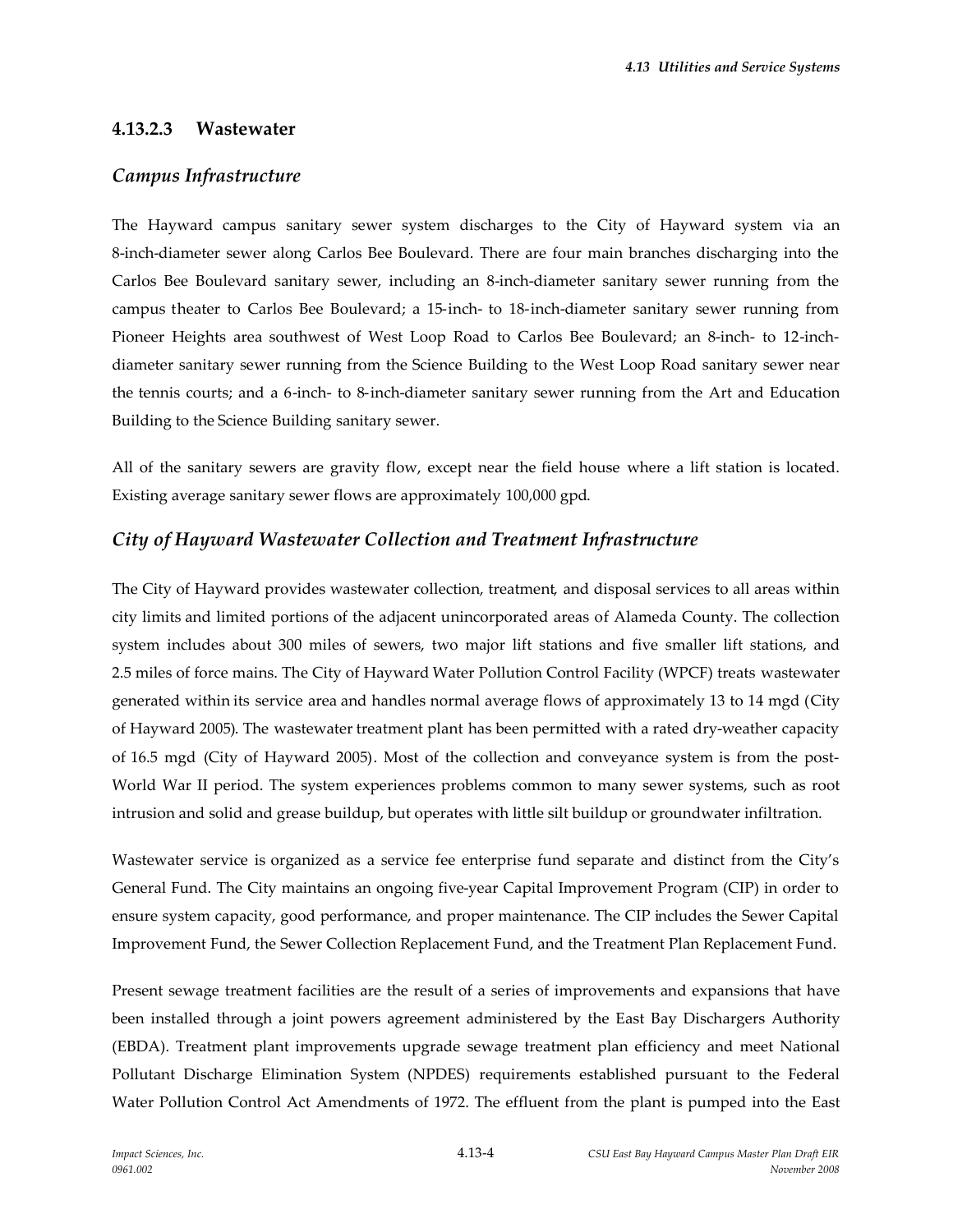Bay Dischargers Authority "Super Sewer" line for final disposal in the deeper water of San Francisco Bay west of San Leandro.

The City is currently developing a project to substantially improve the performance of, and provide redundancies for, various processes in the City's wastewater treatment plant. Phase I of the project is currently being designed. Additional improvements may be implemented with the construction of the proposed Russell City Energy Center, which would make improvements to the system in order to use recycled process water.

# **4.13.2.4 Electricity**

As stated in the CSUEB Hayward Master Plan, the existing electrical demand on the campus is approximately 18,800-megawatt hours (MWh) with a peak demand of 5,800 kilowatts (kW). Electricity is purchased from Arizona Public Service Corporation (APSC) and is brought to the campus via Pacific Gas & Electric lines. The APSC supplies approximately 42 percent of its energy from coal, 54 percent from nuclear, 4 percent from natural gas, and 0.1 percent hydroelectric. The main electrical feed is via the switchgear house northeast of Carlos Bee Boulevard. The switchgear is 12,000 kilovolt (kV). From here, a main electrical line runs to Manhole 1 and from there through the main part of the campus southeast to Harder Road at Pioneer Heights. There are five branch electrical lines on the campus. There are also several lateral duct banks. Pioneer Heights student housing is not fed from the main campus system but is served by a separate feed located east of the campus along Grand View Avenue. There are three electrical loops: A, B, and C. Most buildings are fed from loops B and C, but the campus data center is fed from loops A and B. Several electrical manholes are starting to fail and are currently being rebuilt. The electrical distribution system is starting to reach the end of its design life. The CSUEB is currently developing a plan to replace the electrical distribution system throughout the campus. This plan will be implemented in order to provide more reliable electrical service. A central plant currently exists on the campus near the corporation yard, but has not been in use for over 10 years.

In addition, the Hayward campus has a 1-megawatt (MW) photovoltaic system, which is one of the largest photovoltaic installations in Northern California, and is in the final stages of procuring a multiresource fuel cell installation. The photovoltaic system meets approximately 7 percent of the campus electricity demand.

## **4.13.2.5 Natural Gas**

Existing natural gas demand for the campus is approximately 580 therms per hour or 760,000 therms per year. The Hayward campus natural gas system is fed from the Pacific Gas & Electric system at Carlos Bee Boulevard. The main meter is at the old boiler plant, with a second meter near the Music Building. The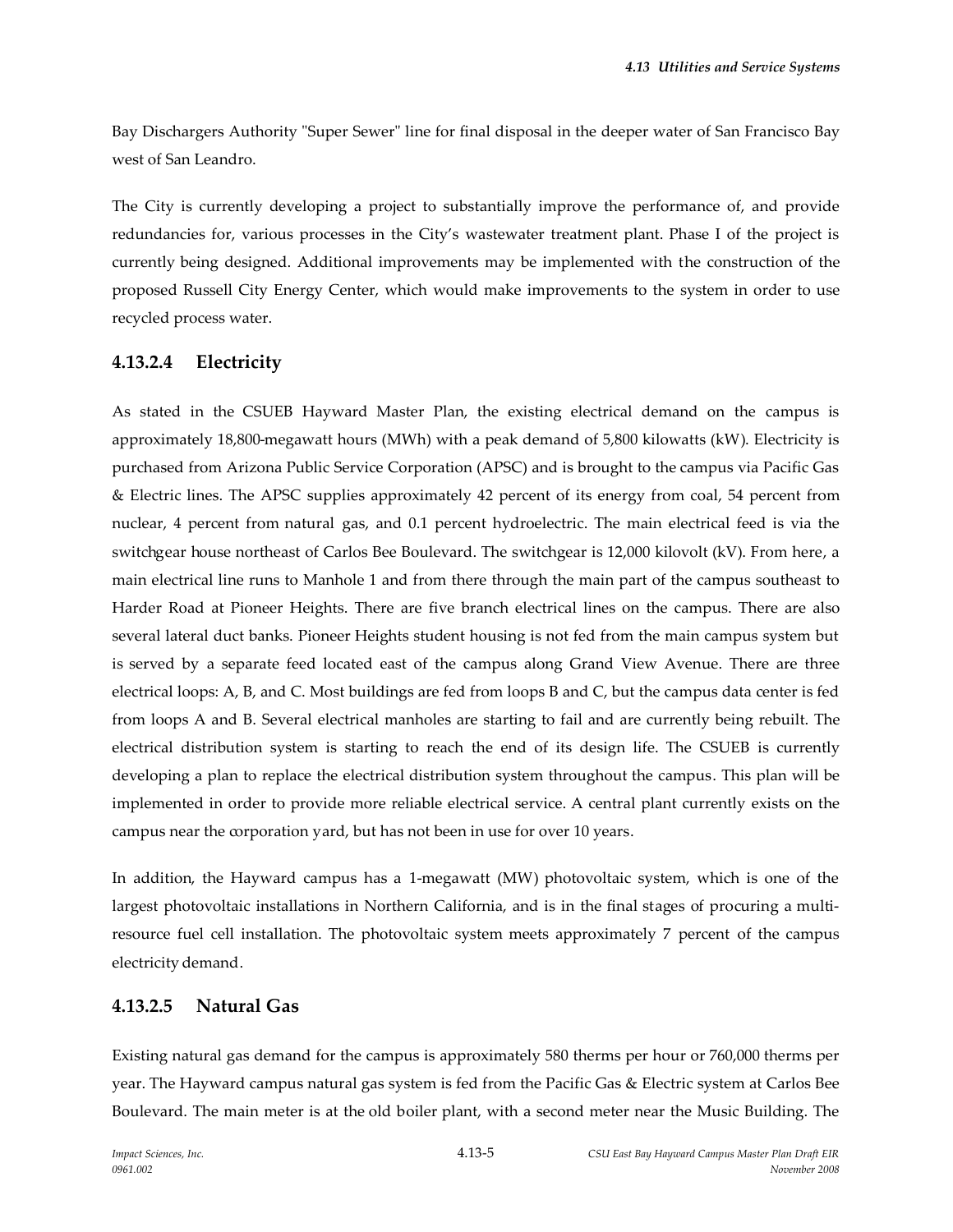distribution system is not looped. The main gas line is a 4-inch-diameter line running along Carlos Bee Boulevard and Old Hillary Road to the site of the former central plant at the corporation yard. There are five branch lines within the campus. The natural gas pressure on the campus is 10 pounds per square inch (psi).

# **4.13.2.6 Solid Waste**

The Hayward campus is primarily considered to be a commuter campus. The solid waste generated on campus is therefore mainly characterized by non-residential rather than residential activity. This implies that large volumes of recyclables, particularly paper, are currently discarded. There are also cafeterias and fast food vendors located on site which contribute to the recyclables as well as organics and solid waste streams. Waste generated on the campus is currently source separated into cardboard and paper, bottles and cans, green waste and garbage. Cardboard, paper, bottles, and cans are taken off site for recycling, while green waste is composted in a pit located near the field house.

Currently, the Hayward campus has a contract with Waste Management of Alameda County (WMAC) that allows for WMAC trucks to pick up solid waste from a single location on campus every 1 to 2 days. Collector carts and trolleys operated by the campus pick up solid waste from bins distributed across the campus and deliver it to a centrally located compactor. The Pioneer Heights student-housing neighborhood has separate collection bins for which pickups are scheduled more frequently.

The disposal facility currently used by the WMAC is the Altamont Landfill, which is owned and operated by Waste Management, Inc., and is located in the eastern part of the county. The estimated closure date of Altamont is 2029 (CIWMB 2008). The other two disposal sites located in Alameda County are the Vasco Road Landfill and the Tri-Cities Landfill. The Vasco Road Landfill is owned by Republic Industries, Inc. and is also located in the eastern part of the county. The estimated closure date for Vasco is 2015. The Tri-Cities Landfill is located in the City of Fremont and serves the Cities of Fremont, Newark, and Union City. This site is operated by Waste Management, Inc. and is slated for closure in 2008. The Hayward area is served by the Davis Street transfer station, which is located in San Leandro and owned and operated by Waste Management, Inc.

# *City of Hayward Initiatives*

The City of Hayward has set an aggressive goal of achieving 75 percent diversion of solid waste from landfills by the year 2010. To achieve its goal, the City offers one of the most progressive recycling services in the Bay Area. Several of the commercial, educational, and residential programs implemented by the City to achieve this target provide the Hayward campus with working examples of waste mitigation measures. These measures include providing containers free of charge, and education about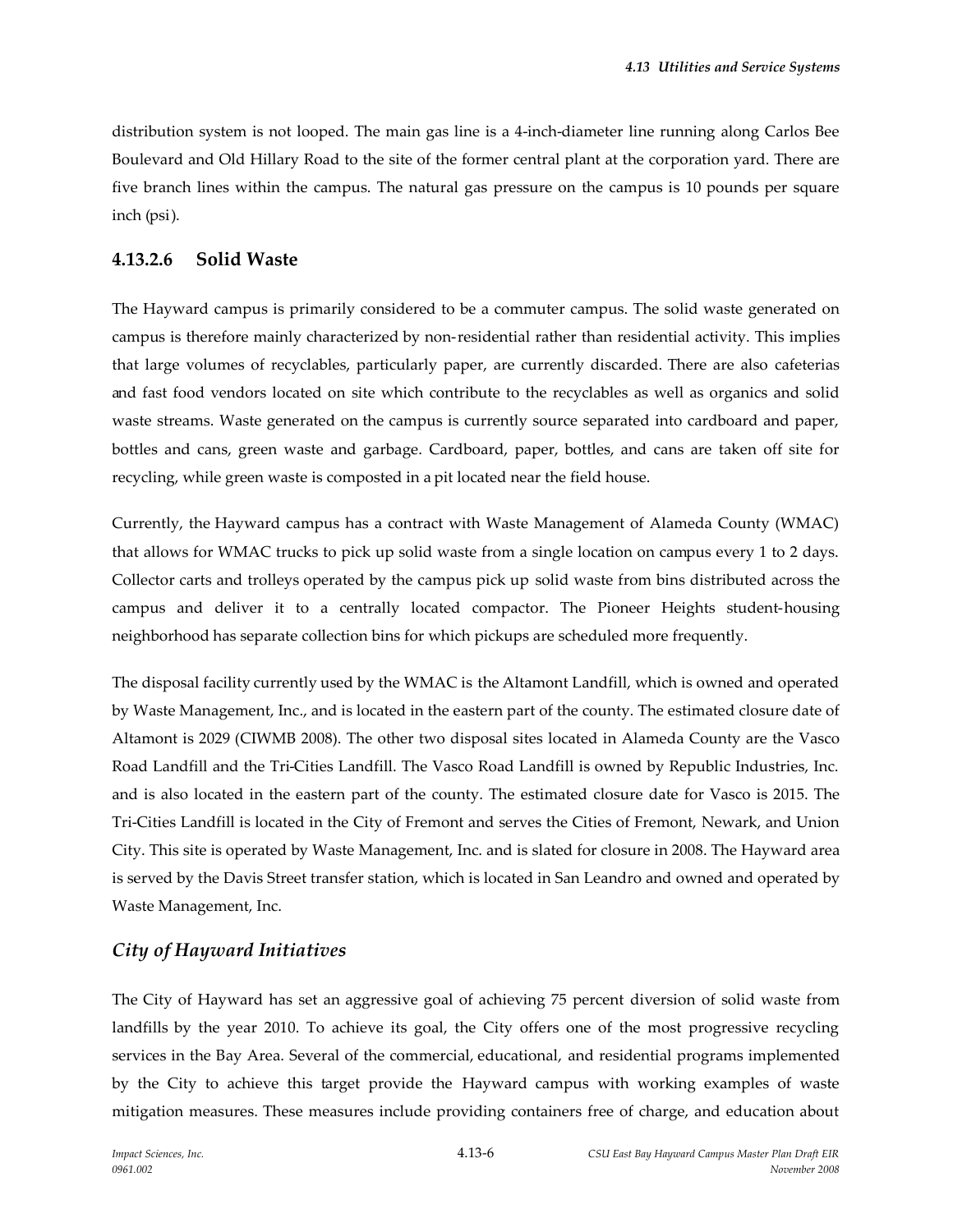separating waste. Also, since construction, activities have increased in the Bay Area, construction and demolition debris has become a significant component of the waste stream and is a targeted material for diversion. In addition to guidelines for builders and contractors set forth in the Hayward "Notice to Building Permit Applicants," the City of Hayward requires the following:

- Applicants for all construction, demolition, and/or renovation projects valued at \$75,000 or more recycle 100 percent of all asphalt and concrete and 50 percent of all other materials generated from the project.
- Applicants must complete a "Construction and Demolition Debris Recycling Statement" in order to obtain approval from the City's solid waste manager.
- Applicants must submit a "Debris Recycling Summary Report" along with waste weight tags at the end of the project, indicating actual quantities recycled and disposed.

The City also incentivizes recycling by offering builders and contractors a \$10 per ton rebate for tonnage that is properly documented as recycled.

## **4.13.2.7 Storm Water Conveyance**

The Hayward campus storm drains discharge to several drainages located northeast and southeast of the campus. Other storm drains from off-campus areas discharge to Ward Creek, which is carried under Parking Lots F, G, H, and K through a 48-inch-diameter pipeline. There are six main campus storm drain branches. These include a 48-inch-diameter Ward Creek storm drain; a 12-inch- to 24-inch diameter storm drain running from the Science Building area to Old Hillary Road, and then along Old Hillary Road to Hayward Boulevard; an unknown size storm drain running from the Science Building area to the Music Building; an 8-inch-diameter storm drain running along West Loop Road; a 15-inch to 18-inch-diameter storm drain running from Pioneer Heights to the tennis courts, and a 10-inch-diameter storm drain running from the tennis courts to the soccer field. It appears that this storm drain discharges to grade near the Field House. There have been some drainage problems along West Loop Road, including a main, which backed up into an adjacent building. Therefore, the campus is currently televising the storm drains. A bioswale has been installed near the Valley Business and Technology Building.

## **4.13.3 REGULATORY SETTING**

# **4.13.3.1 Water Supply**

## *Urban Water Management Planning Act*

California State Assembly Bill 797 (California Water Code Section 10610, et seq.), adopted in 1983, requires every urban water supplier providing water for municipal purposes to more than 3,000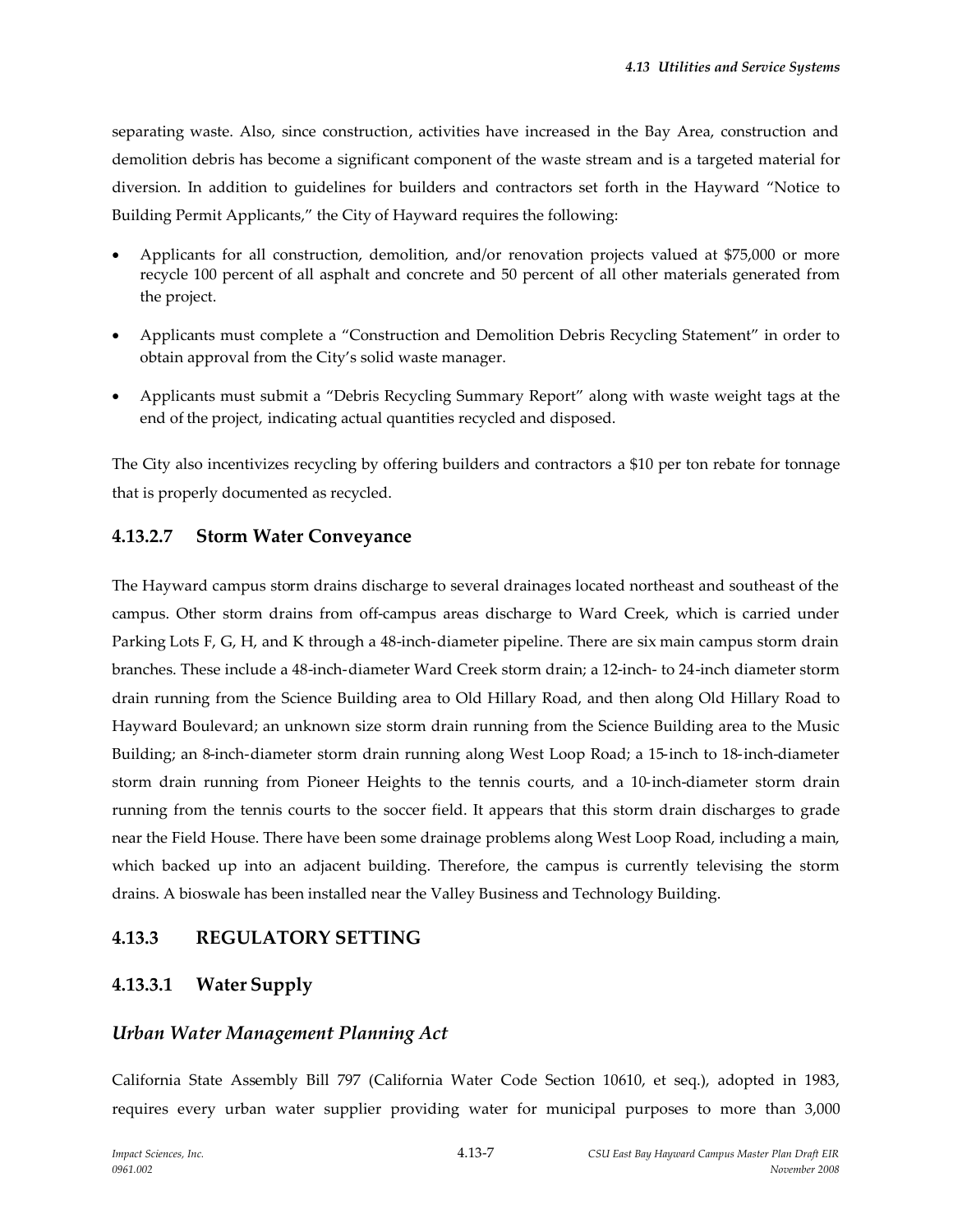customers or more than 3,000 acre-feet of water on an annual basis to prepare an Urban Water Management Plan (UWMP). The intent of the UWMP is to assist water supply agencies in water resource planning given their existing and anticipated future demands. UWMPs must be updated every five years in years ending in zero and five.

The City of Hayward adopted an UWMP in December of 2005 and it was subsequently submitted to the Department of Water Resources. The 2005 UWMP includes projected water supplies required to meet future demands through 2030.

#### *Senate Bill 610*

In accordance with Senate Bill 610 (effective January 1, 2002, and codified in the Water Code beginning at Section 10910), in the setting where a City or County has determined that a project is subject to the California Environmental Quality Act (CEQA), the City or County must request, and the public water supplier must prepare, a Water Supply Assessment (WSA) for any "project approval" which is subject to CEQA and which meets the definition of "project" in Water Code Section 10912. The law provides a definition of "project" to be used in determining whether a water supply assessment should be requested by a City or County, and prepared by the water purveyor. For a water purveyor with the designated number of connections, a water supply assessment should be prepared when a project includes any of the following: (1) more than 500 residential dwelling units; (2) a shopping center or business with more than 1,000 employees or more than 500,000 square feet of floor space; (3) a commercial office building with more than 250,000 square feet of floor space or more than 1,000 employees; (4) a hotel or motel with more than 500 rooms; (5) an industrial, manufacturing or processing plant, or an industrial park, with more than 650,000 square feet of floor area, more than 1,000 employees, or that occupies more than 40 acres; (6) a mixed-use project that includes one or more of the above specified projects; or (7) a project that will demand an amount of water equivalent to, or greater than, the amount of water required by a 500 dwelling unit project.

This process essentially requires proof that there will be adequate water supplies for larger projects within a 20-year timeframe at the local level. The water assessment addresses whether a projected water supply for the next 20 years, based on normal, single-dry, and multiple-dry years, will meet the demand of the project. The conclusions of the water assessment are then included in the water supply impact analysis of the EIR.

As the CSU is not a City or County entity, a WSA is not required under SB 610 for the proposed Master Plan. In addition, the law does not appear to be intended to apply to projects defined as a long-term state university campus master plan revision, like the proposed Master Plan. Accordingly, the proposed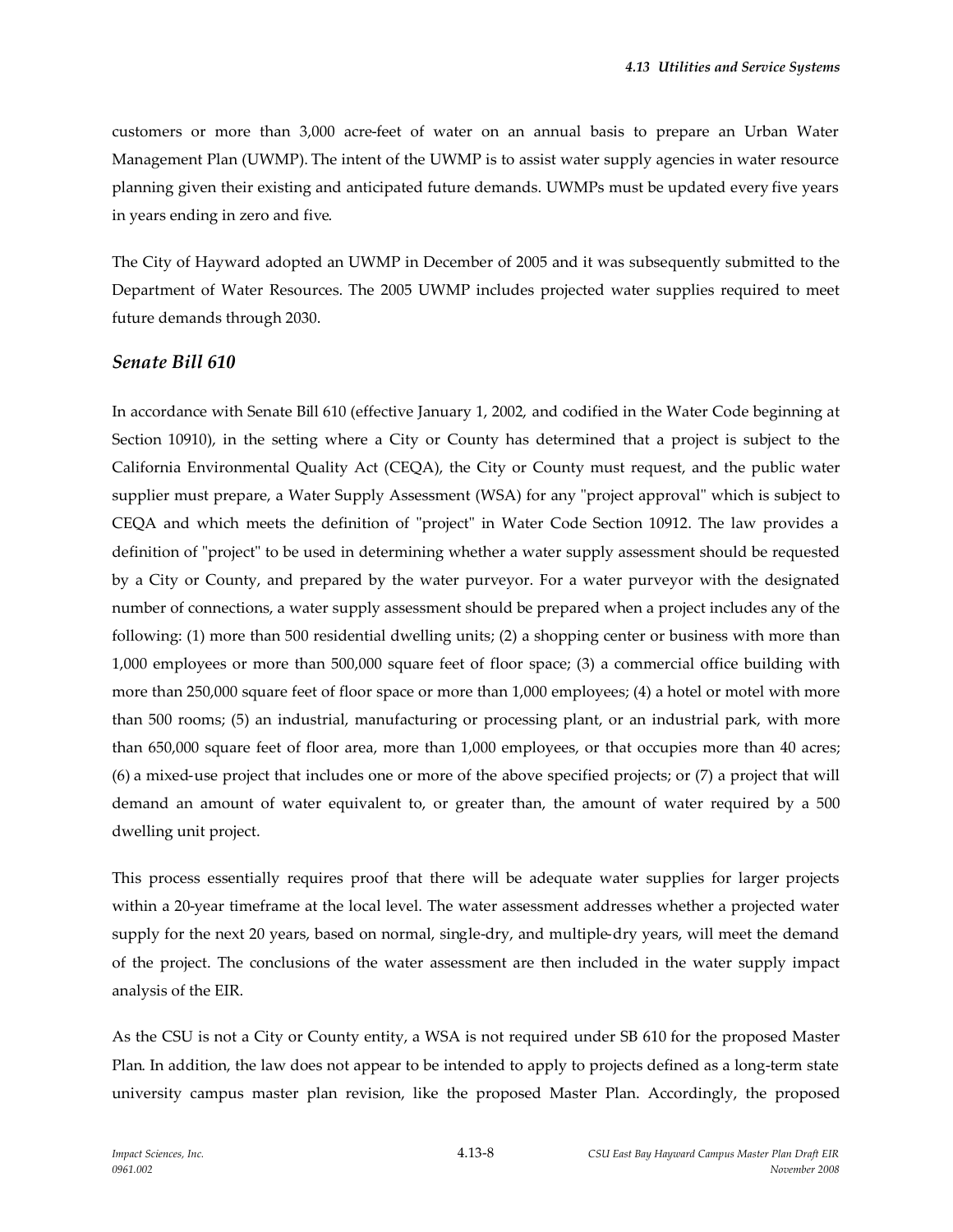Master Plan does not meet the definition of a project subject to SB 610 and a WSA was not requested and prepared for the proposed Master Plan. However, the effect of the proposed project on the local water supply and distribution system is evaluated and analyzed in this section.

## *CSU Water Conservation Policy*

The CSU has recently adopted a policy requiring all campuses to take every possible step to conserve water resources, including installing controls to optimize irrigation water, reducing water usage in restrooms and showers, and cooperating with state, City, and County governments to the greatest extent possible to effect additional water conservation. Consistent with CSU policy, the Hayward campus installs low-flow fixtures in all new construction. The Hayward campus is also currently implementing retrofits to fixtures in existing buildings, primarily upgrading to water-efficient toilets and urinals. These retrofits are being undertaken during the course of normal maintenance of buildings and fixtures.

# **4.13.3.2 CSU Energy Initiatives**

Several energy-related initiatives already underway address short- and long-term sustainability targets for the CSU. These initiatives call for a collective effort from all CSU campuses to achieve overall reductions in energy consumption and demand.

- Executive Order 987 Policy Statement on Energy Conservation, Sustainable Building Practices, and Physical Plant Management for the California State University calls for a 15 percent reduction in 2003/4 energy levels by 2009/10.
- Executive Order S-12-04 requests that CSU campuses participate in statewide energy conservation and reduced electrical demand.
- CSU aims to increase the total co-generation capacity on its campuses from 24 MW to 40 MW by 2014.
- Executive Order-987 sets guidelines for lighting, building envelopes, and the use of energy-efficient equipment.
- The CSU aims for an overall renewable energy increase from two MW to 10 MW by 2014.

# **4.13.3.3 Solid Waste**

## *Assembly Bill 939*

In 1989, Assembly Bill (AB 939) established the current organization, structure, and mission of California Integrated Waste Management Board (CIWMB). The purpose was to direct attention to the increasing waste stream and decreasing landfill capacity, and to mandate a reduction of waste being disposed in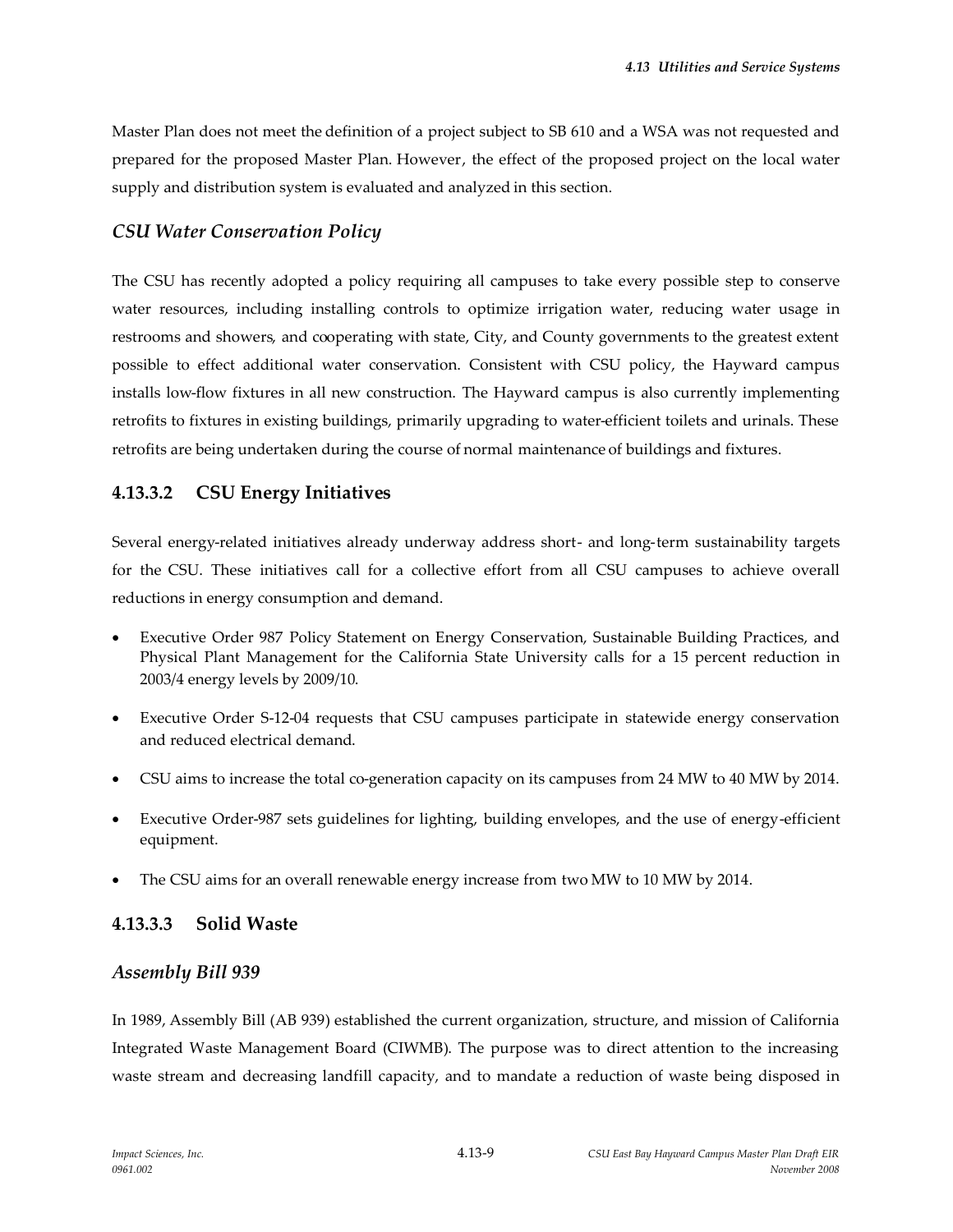landfills. Jurisdictions were required by AB 939 to meet diversion goals of 25 percent by 1995 and 50 percent by the year 2000. The City of Hayward aims to achieve 75 percent diversion by 2010.

#### *The California Universal Waste Law*

This legislation went into effect in February 2006. Universal wastes are a wide variety of hazardous wastes such as batteries, fluorescent tubes, and some electronic devices, that contain mercury, lead, cadmium, copper, or other substances hazardous to human and environmental health. Universal waste may not be discarded in municipal solid waste landfills, but instead must be recycled and to encourage recycling and recovery of valuable metals, these wastes can be managed under less stringent requirements than those that apply to other hazardous wastes.

# **4.13.4 IMPACTS AND MITIGATION MEASURES**

## **4.13.4.1 Standards of Significance**

In accordance with Appendix G of the *State CEQA Guidelines* and the CSU CEQA Handbook, the impact of campus development under the proposed Master Plan on utilities would be considered significant if it would:

- Exceed the Regional Water Quality Control Board's wastewater treatment requirements.
- Require or result in the construction or expansion of water or wastewater treatment facilities, which would cause significant environmental effects.
- Require or result in the construction or expansion of storm water drainage facilities, which could cause significant environmental effects.
- Result in the need for new or expanded water supply entitlements due to insufficient water supplies available to serve the project from existing entitlements and resources.
- Exceed available wastewater treatment capacity.
- Be served by a landfill with insufficient permitted capacity to accommodate the project's solid waste disposal needs.
- Fail to comply with applicable federal, state, and local statutes and regulations related to solid waste.
- Require or result in the construction or expansion of electrical or natural gas facilities, the construction of which would cause significant environmental effects.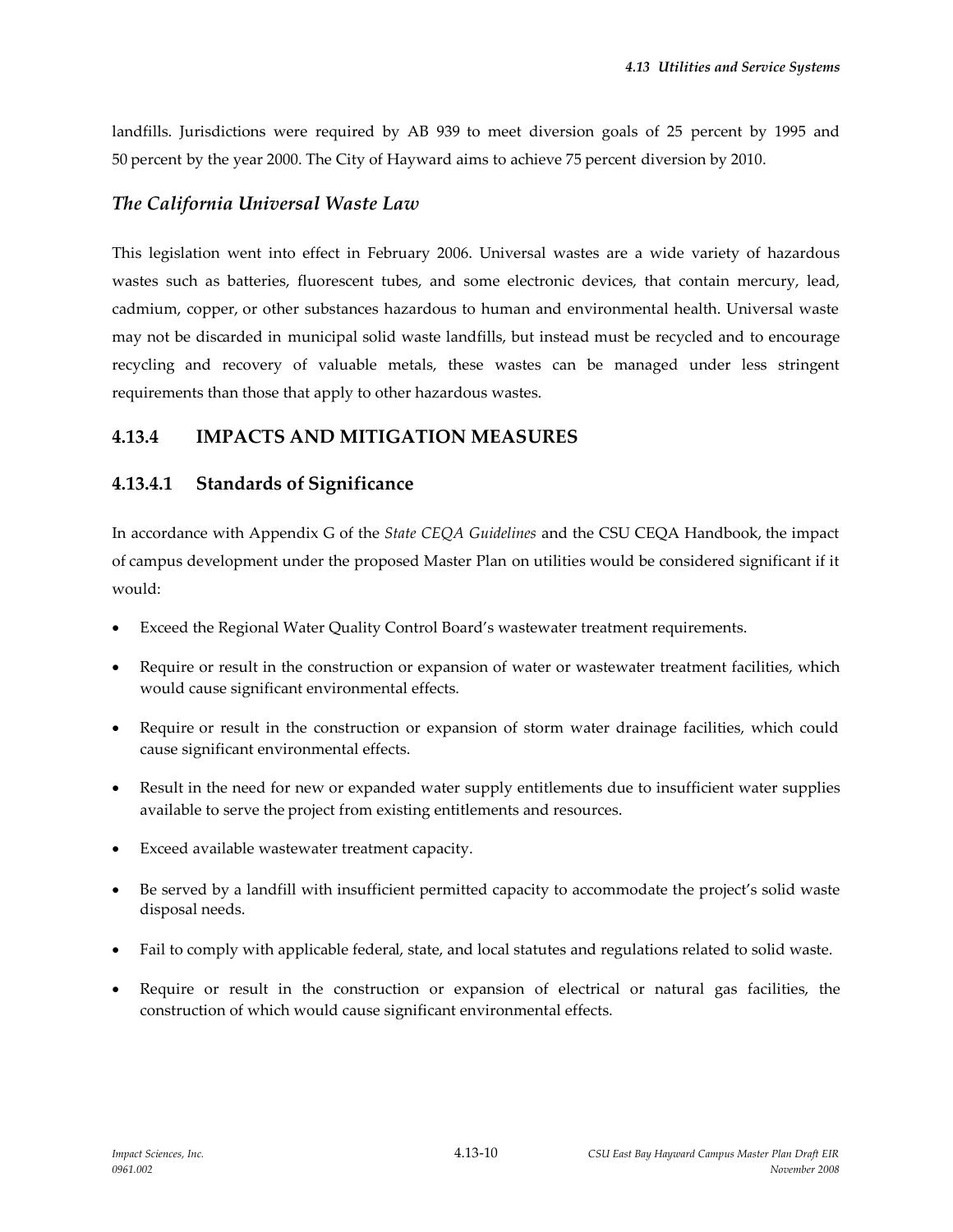# **4.13.4.2 Methodology**

The analysis of impacts to utilities is based on a comparison of the existing and projected demand for utilities and the resulting need, if any, for new, expanded, or modified facilities to meet the increased demand. Under CEQA, impacts are typically considered to be significant if a project will require new or expanded utility service facilities the construction of which will result in significant environmental impacts.

# **4.13.4.3 Project Impacts and Mitigation Measures**

```
MP Impact UTIL-1: Growth and development under the proposed Master Plan would result in a
         demand for water currently not anticipated in the City's 2005 UWMP.
```
**Level of Significance:** Significant

#### *Water Supply*

The Hayward campus currently receives water supply from the City of Hayward. Current daily water consumption at the Hayward campus ranges from approximately 100,000 gpd in the winter to a maximum daily consumption of 300,000 gpd in the summer. At Master Plan buildout, the overall campus water demand would range from an average consumption of approximately 566,000 gpd to a maximum daily consumption of 865,000 gpd which would occur in the months of May through August (BMS Design Group 2008).

The proposed Master Plan outlines strategies to minimize campus water consumption, including waterefficient landscaping, fixture retrofits, efficient fixtures in new buildings, and building cooling efficiency. The goals of the proposed Master Plan are to reduce the Campus' reliance on water from the City of Hayward and reduce potable water consumption by between 35 percent and 60 percent compared to a business as usual scenario. The proposed Master Plan also includes a discussion of the use of rainwater harvesting and recycled water, which the Hayward campus plans to incorporate into its overall water conservation strategy. While preliminary calculations indicate that a gray water (generated from dishwashing, bathing, laundry, etc.) recycling system could meet the non-potable water demand of all new construction under the proposed Master Plan, a feasibility study is required to evaluate the options available to the Hayward campus (BMS Design Group 2008).

This analysis conservatively considers the campus water demand at Master Plan buildout without implementation of water conservation measures outlined in the proposed Master Plan, which would be an average of 566,000 gallons per day (gpd) at buildout with a maximum water demand of 865,000 gpd.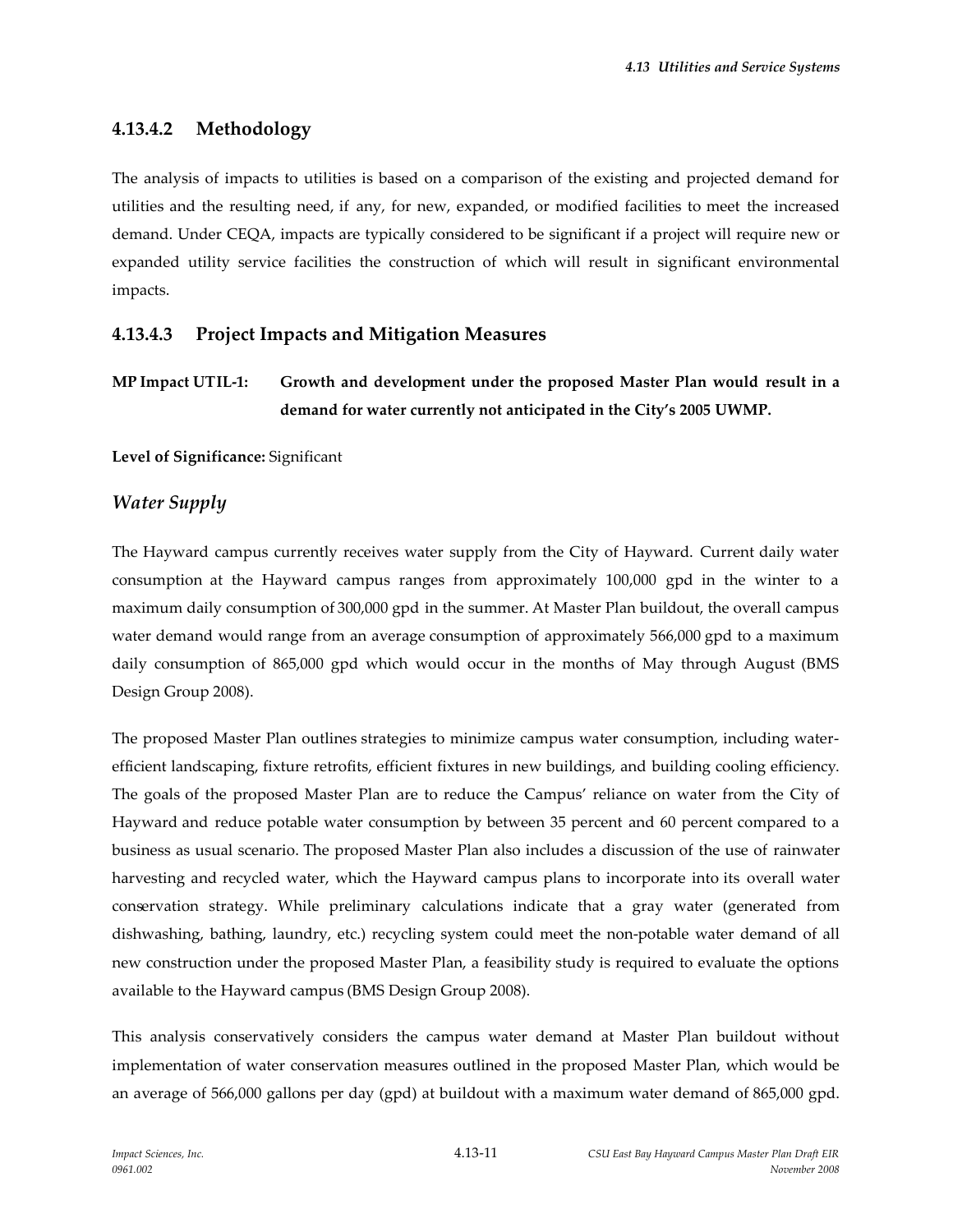The maximum water consumption at the Hayward campus at this time is approximately 300,000 gpd. Therefore, the net increase in maximum water consumption at Master Plan buildout would be approximately 765,000 gpd. The average increase would be lower.

An increase in water demand associated with new classrooms and teaching labs, expanded student union, and additional student housing on the Hayward campus was incorporated in the demand projections included in the 2005 UWMP (City of Hayward 2005). All projected construction on the Hayward campus that was included in the 2005 UWMP has already been completed. The expansion of the Hayward campus as proposed in the current Master Plan was not considered in the 2005 UWMP (Ameri 2008).

At this time, there is no cap on the amount of water that the City of Hayward may obtain from the SFPUC in the contract between the two agencies. According to the City's 2005 UWMP, the City of Hayward will have adequate supplies to meet demand in the region during non-critical years through 2030. The total projected water demand within the City of Hayward in the Master Plan buildout year of 2030 is 27.9 mgd. The net increase in peak water demand under the proposed Master Plan of 765,000 gpd, or 0.77 mgd represents approximately 2.8 percent of the overall City of Hayward daily water demand in 2030. While campus development outlined in the proposed Master Plan was not specifically considered in the projections included in the 2005 UWMP, the net increase in water demand is not considered substantial and would not result in the need for the City of Hayward to obtain additional entitlements to serve the campus at Master Plan buildout.

With respect to drought years, according to the SFPUC, a system-wide reduction during a single dry year would not be necessary until 2030 when a 10 percent deficiency would occur. However, during multiple dry years, implementation of system-wide reductions ranging from 13 percent in 2010 to 22 percent in 2025 would be required to meet the demand. The 2005 UWMP includes a water shortage contingency plan, which outlines the actions that would be taken by the City of Hayward in response to supply shortages (City of Hayward 2005). Because the 2005 UWMP states that cutbacks would be required in multiple-dry years and because water demand associated with the proposed Master Plan was not included in the City's demand projections, the proposed project's impact related to water supply is conservatively considered a significant impact.

The increase in demand for water under the proposed Master Plan would be reduced to the extent possible via the implementation of water conservation and efficiency measures as part of the Campus Sustainability Framework and Infrastructure and Utilities Framework. If these measures are implemented on the Hayward campus and a 35 percent reduction is achieved, at Master Plan buildout the water consumption would range from an average of approximately 367,900 gpd to a maximum of 562,250 gpd.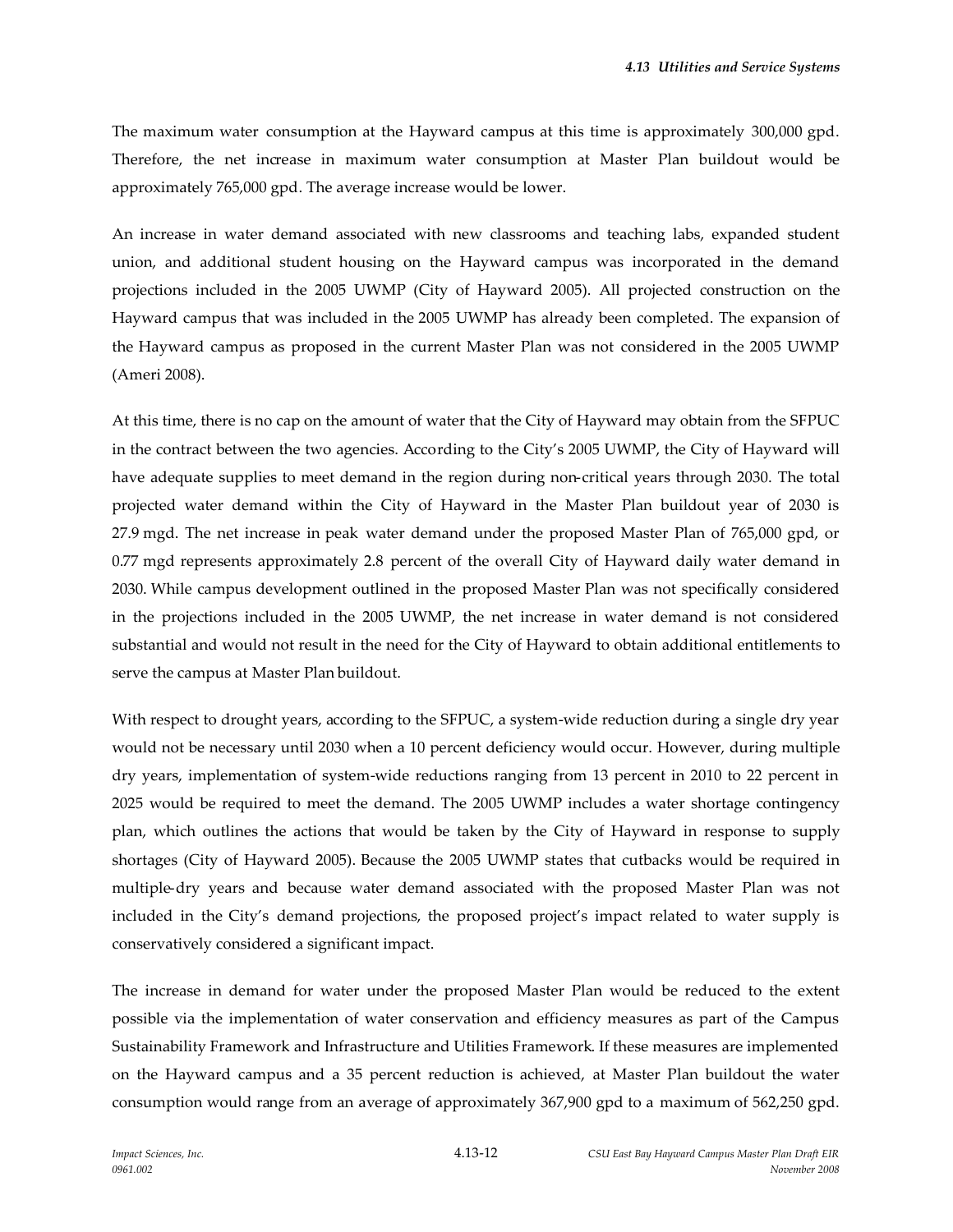If the Hayward campus installs a recycled water system, the demand for potable water would decrease further. Implementation of the water conservation measures included in the proposed Master Plan, excluding installation of a recycled water system, is included below as a mitigation measure (**MP Mitigation Measure UTIL-1**) and would reduce the proposed project's water supply impact to a less than significant level. If the Hayward campus installs a recycled water system, the impact would be reduced further.

### *Water Delivery Infrastructure*

The maximum water demand for the proposed project of 865,000 gpd equates to a maximum flow rate of 600 gpm. Based on this flow rate, no improvements are required to the City's water mains that serve the campus.

Within the campus, water would be delivered to new campus buildings via connections to the existing domestic and fire water mains. The existing main distribution pipelines within the campus are either 6-inch- or 8-inch-diameter pipelines, with a capacity of 700 gpm or greater. Given that the existing pipelines can accommodate maximum flow of 600 gpm, the proposed project would not require construction of new pipelines to accommodate the increased water demand associated with the Master Plan at buildout.

Under the proposed Master Plan, several of the planned buildings would be constructed on top of existing water pipelines, and so those pipelines would need to be relocated. These pipelines include a 6-inch-diameter water line southeast of the Science Building, and a 6-inch-diameter water line southeast of the campus corporation yard. The main distribution pipelines within the campus are of adequate size to serve the campus at buildout and new pipelines would not be required to handle the increased water demand.

The environmental effects of minor improvements to the campus potable water distribution system are addressed throughout this EIR, including but not limited to, in **Section 4.2, Air Quality; Section 4.3, Biological Resources; Section 4.4, Cultural Resources; Section 4.7, Hydrology and Water Quality**; and **Section 4.9, Noise**. Piping connections and extensions would occur primarily within roadways or other areas that are already developed or disturbed and which are unlikely to contain sensitive biological or cultural resources. Additionally, due to the limited ground disturbance needed for connections and extensions, construction-phase air quality and noise impacts would also be less than significant. Impacts related to the construction of water distribution system improvements on campus would be less than significant.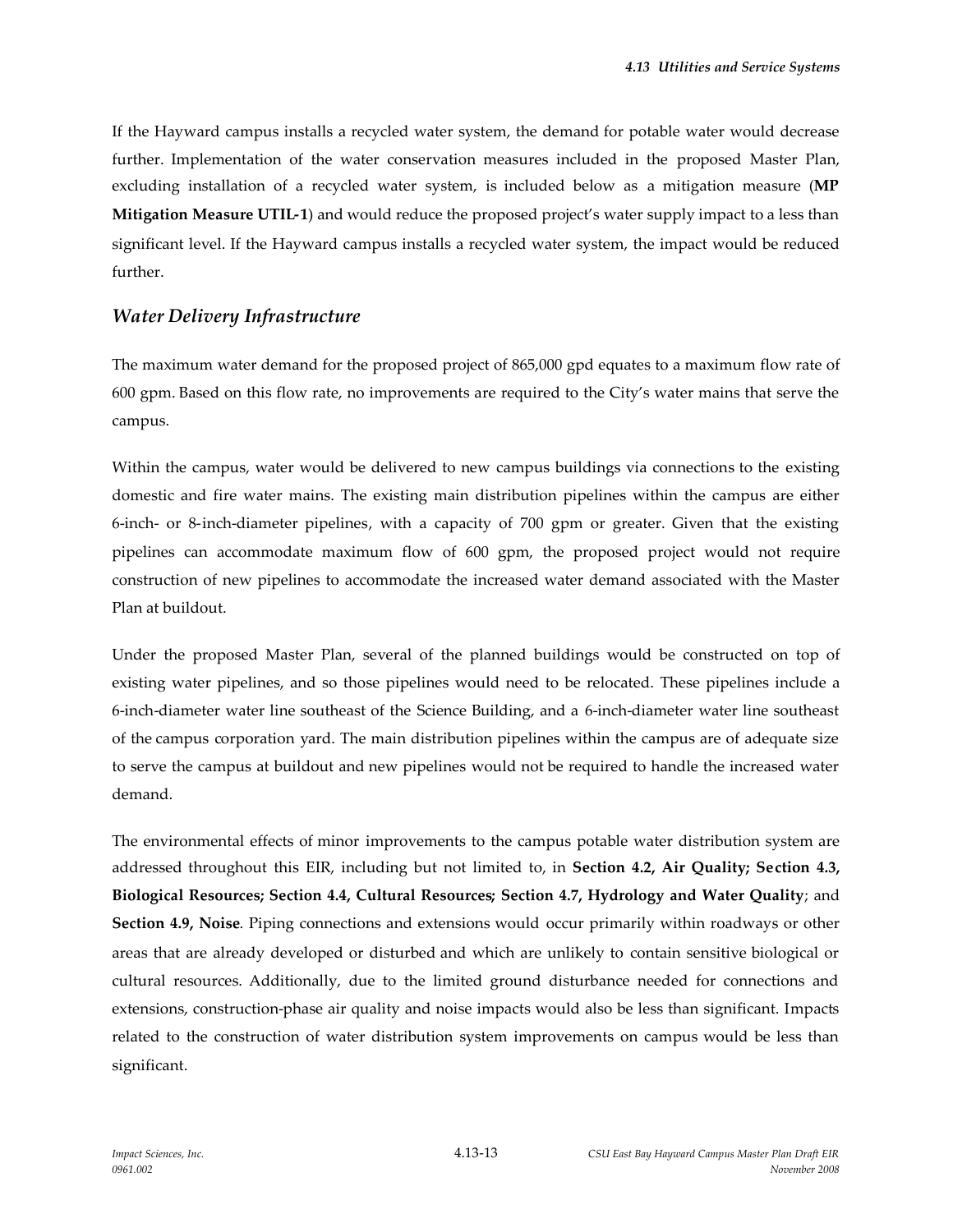**MP MM UTIL-1:** The CSUEB Hayward campus shall implement water conservation measures included in the Campus Master Plan Sustainability Framework and Infrastructure and Utilities Framework and achieve a 20 percent reduction in average and peak water demand compared to business as usual by 2015 and a 35 percent reduction in average and peak water demand compared to business as usual by 2030.

**Significance after Mitigation:** Less than significant. Note that this mitigation would also address the requirements of the proposed water conservation legislation AB 2175 to achieve to 20 percent reduction in gross per capita consumption by 2020, should that legislation be passed.

# **MP Impact UTIL-2: Growth and development under the proposed Master Plan would not require the construction or expansion of wastewater conveyance or treatment facilities.**

**Level of Significance:** Less than significant

# *Treatment Facilities*

Wastewater generated on the Hayward campus is conveyed by the City of Hayward sewer system to the City of Hayward WPCF. Existing average sanitary sewer flows generated on the campus are approximately 100,000 gpd. Implementation of the proposed Master Plan would increase the volume of wastewater generated on the Hayward campus. At buildout, without conservation of water use at the campus, the sanitary sewer flows from the campus are expected to increase to an average of 450,000 gpd (0.45 mgd) with a maximum flow of 650,000 gpd (0.65 mgd). The City of Hayward WPCF currently handles normal average flows of approximately 13 to 14 mgd and is permitted to treat up to 16.5 mgd. When considering current treated volumes, permitted capacity, and wastewater generated at Master Plan buildout, the WPCF has sufficient capacity to treat wastewater generated on the Hayward campus. Furthermore, implementation of water conservation measures included in the Campus Sustainability Framework and Infrastructure and Utilities Framework of the Master Plan, and incorporated as part of the project under **MP Mitigation Measure UTIL-1** above, would reduce wastewater demands at Master Plan buildout to an average of 235,000 gpd (0.23 mgd) and a maximum daily sewer flow of 317,000 gpd (0.32 mgd) (ARUP 2008). There would be adequate capacity at the WPCF to handle the flows from the proposed project. The impact would be less than significant.

## *On Campus Sewer System Improvements*

Based on the volume of wastewater generated at Master Plan buildout, the maximum flow rate would be approximately 450 gpm although with the implementation of **MP Mitigation Measure UTIL-1**, the flow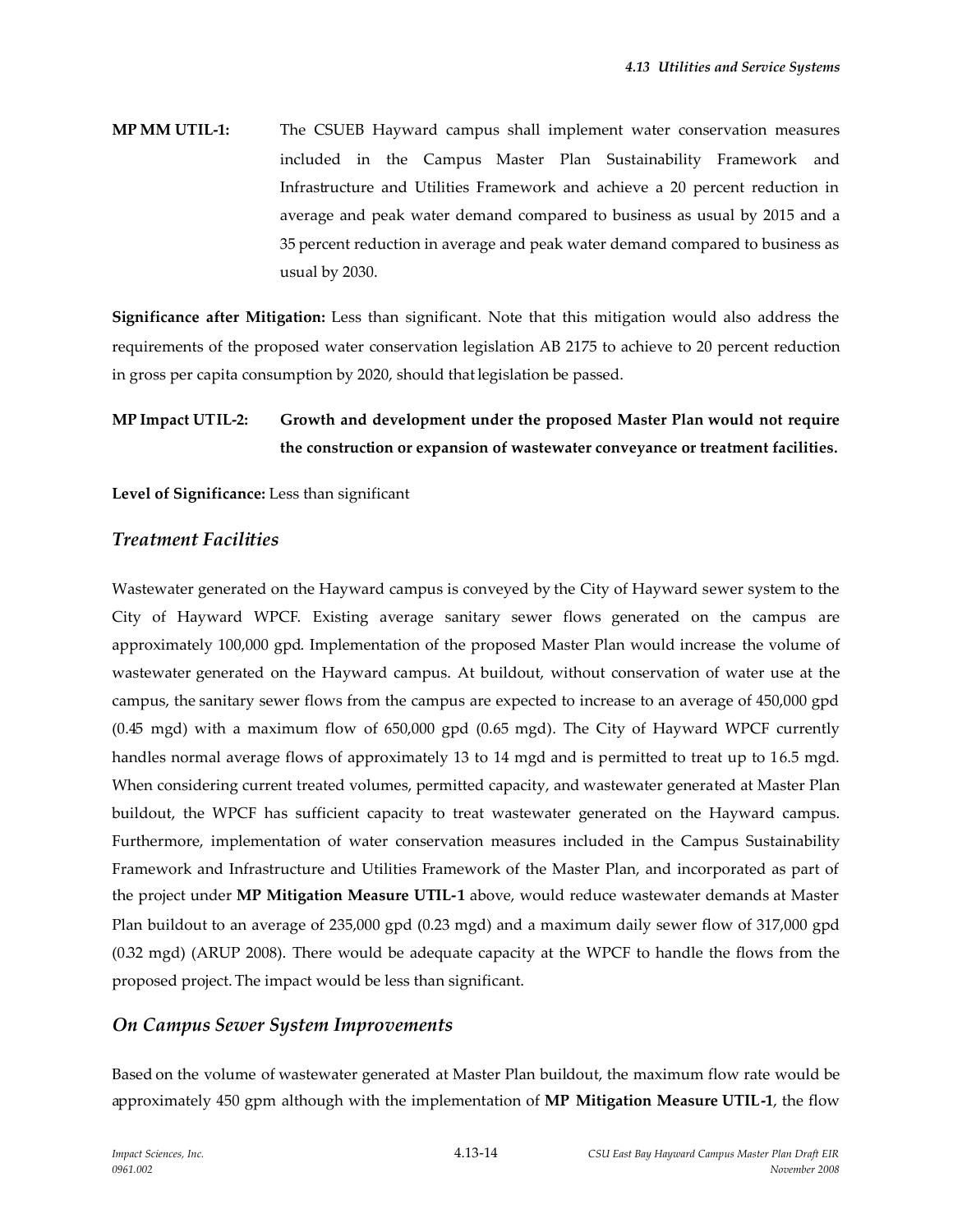rate would be lower. Most of the increased flows described above would come from new student housing, and so the sanitary sewers in these areas would need to be replaced. Specifically, for the later phases of development in the Pioneer Heights area, the existing 18-inch-diameter sanitary sewer from Pioneer Heights to Parking Lot B would require replacement with a 24-inch-diameter sanitary sewer. A pump station and force main would be required to transport sanitary sewage from the housing proposed for the tennis courts area to the sanitary sewer along West Loop Road. The sanitary sewer from Parking Lot B to the Stadium is already being replaced to accommodate new buildings. This sanitary sewer would also require upsizing to 24-inch-diameter to handle the increased flows from new and existing student housing areas. The sanitary sewer from the Stadium would require replacement with an 18-inch-diameter sanitary sewer to handle the increased flows from the campus. Limited information is available on the existing inverts, so it may be possible to downsize some of these new pipelines if the slopes available are greater than assumed.

As indicated in **Section 3.0, Project Description**, under the proposed Master Plan, several of the planned buildings would be constructed on top of existing sanitary sewers, and so these sewers would need to be relocated. These pipelines include a 12-inch to 15-inch sanitary sewer running between Meiklejohn Hall and the Stadium, and a 12-inch sanitary sewer running between the Science Building and the Student Health Center.

The environmental effects of constructing and operating the improvements described above are addressed in other sections of this Draft EIR, including but not limited to, **Section 4.2, Air Quality**; **Section 4.3, Biological Resources**; **Section 4.4, Cultural Resources**; **Section 4.7, Hydrology and Water Quality**; and **Section 4.9, Noise**. Piping connections and extensions would occur primarily within roadways or other areas that are already developed or disturbed and which are unlikely to contain sensitive biological or cultural resources. Additionally, due to the limited ground disturbance needed for connections and extensions, construction-phase air quality and noise impacts would also be less than significant. Impacts from sanitary sewer construction on campus would be less than significant.

# *Off-Campus Infrastructure*

Based on the volume of wastewater generated at Master Plan buildout, the maximum flow rate would be approximately 450 gpm. No major improvements to the City's sewer mains that serve the campus are needed to handle this increased flow from the campus. However, it is possible that project-specific improvements to distribution piping or other facilities (e.g., line or pump upgrades) near the campus may be required specifically to accommodate the increase in wastewater generation as the proposed Master Plan is implemented. Such upgrades are not expected to result in significant environmental effects due to the urban context (all improvements would be within existing road right-of-ways in areas that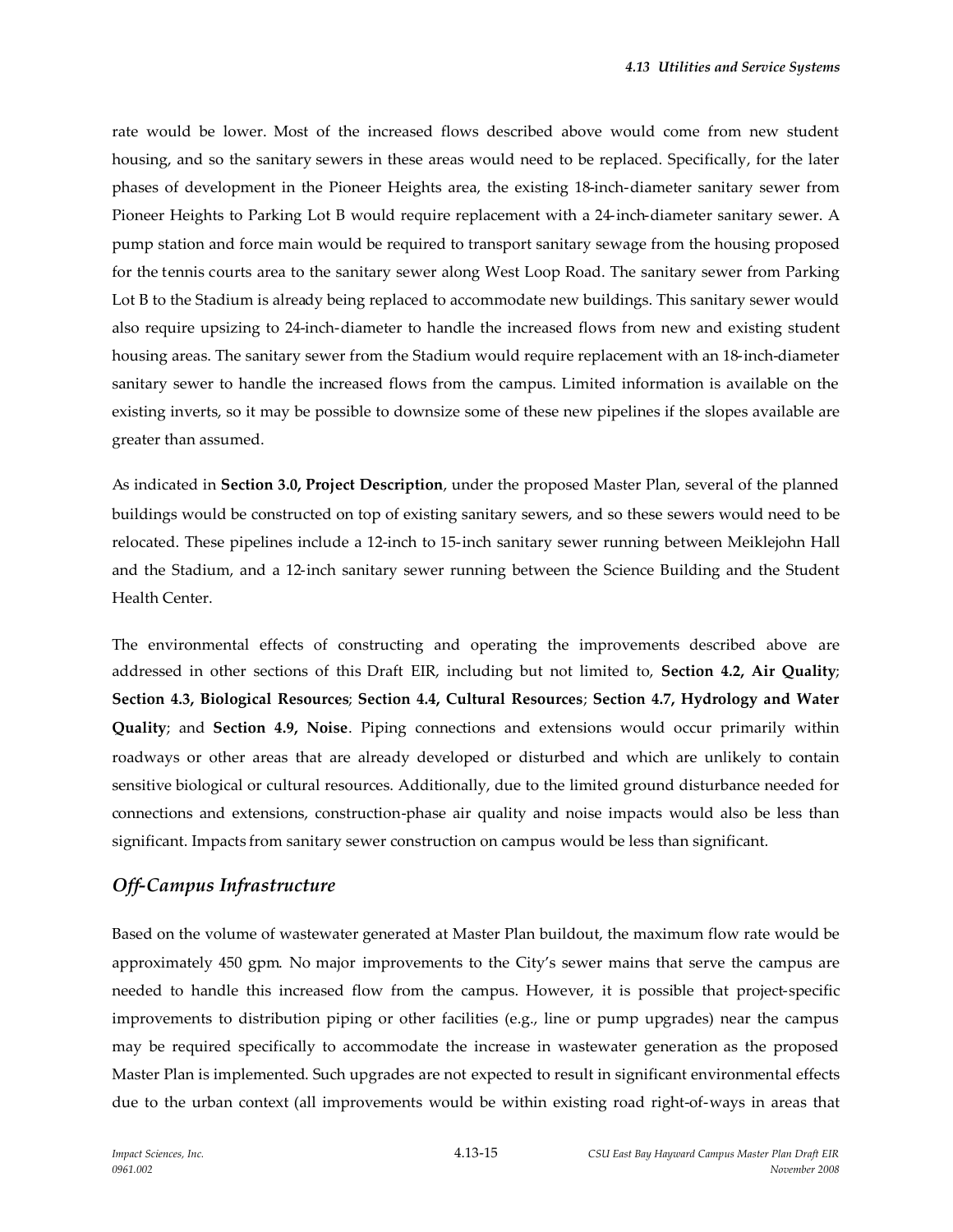have been previously disturbed in conjunction with other utilities and roadway construction). Furthermore, Government Code Section 54999 authorizes public utilities to charge the campus a limited capital facilities fee under certain circumstances. This fee is a non-discriminatory charge to defray the actual cost of that portion of a public utility facility actually serving the campus. The City of Hayward would charge the Hayward campus for any such upgrades under Government Code Section 54999 which would cover CSUEB's fair share of the construction cost, including the cost of mitigation measures to address environmental impacts, if any.

In summary, the construction of wastewater collection and conveyance facilities would not result in significant environmental effects. The impact related to wastewater would be less than significant.

**Mitigation Measure:** No mitigation is required.

**MP Impact UTIL-3: The proposed Master Plan would result in the construction of new electrical, natural gas, and heating water facilities, which would not cause significant environmental impacts.**

**Level of Significance:** Less than significant

#### *Increase in Demand*

The proposed Master Plan calls for new strategies to reduce the campus' demand for power from the APSC and to promote energy independence as well as attain the goal of overall carbon neutrality by 2030. This would be achieved through a series of energy efficiency strategies that include retrofits to existing buildings, new building design that incorporates passive and active strategies to reduce energy demand, energy recovery systems, and use of renewable energy. New buildings included in the proposed Master Plan would be required to conform to energy conservation standards specified in Title 24 of the California Code of Regulations and to CSU green building standards. While this is the case, the planned physical development outlined in the proposed Master Plan would result in an increase in electricity and natural gas demands on the Hayward campus. The electrical demand at buildout is expected to increase to approximately 10,000 kilowatts (kW) or 30,000 MWh per year. The natural gas demand is expected to increase to 980 therms per hour or 1,292,000 therms per year.

## *On-Campus Infrastructure*

To meet future energy demands at the campus, the proposed Master Plan includes a new central plant to the east of the existing central plant located west of the intersection of Hillary Road and Harder Road. The new power generation equipment in the central plant would house centralized chillers and boilers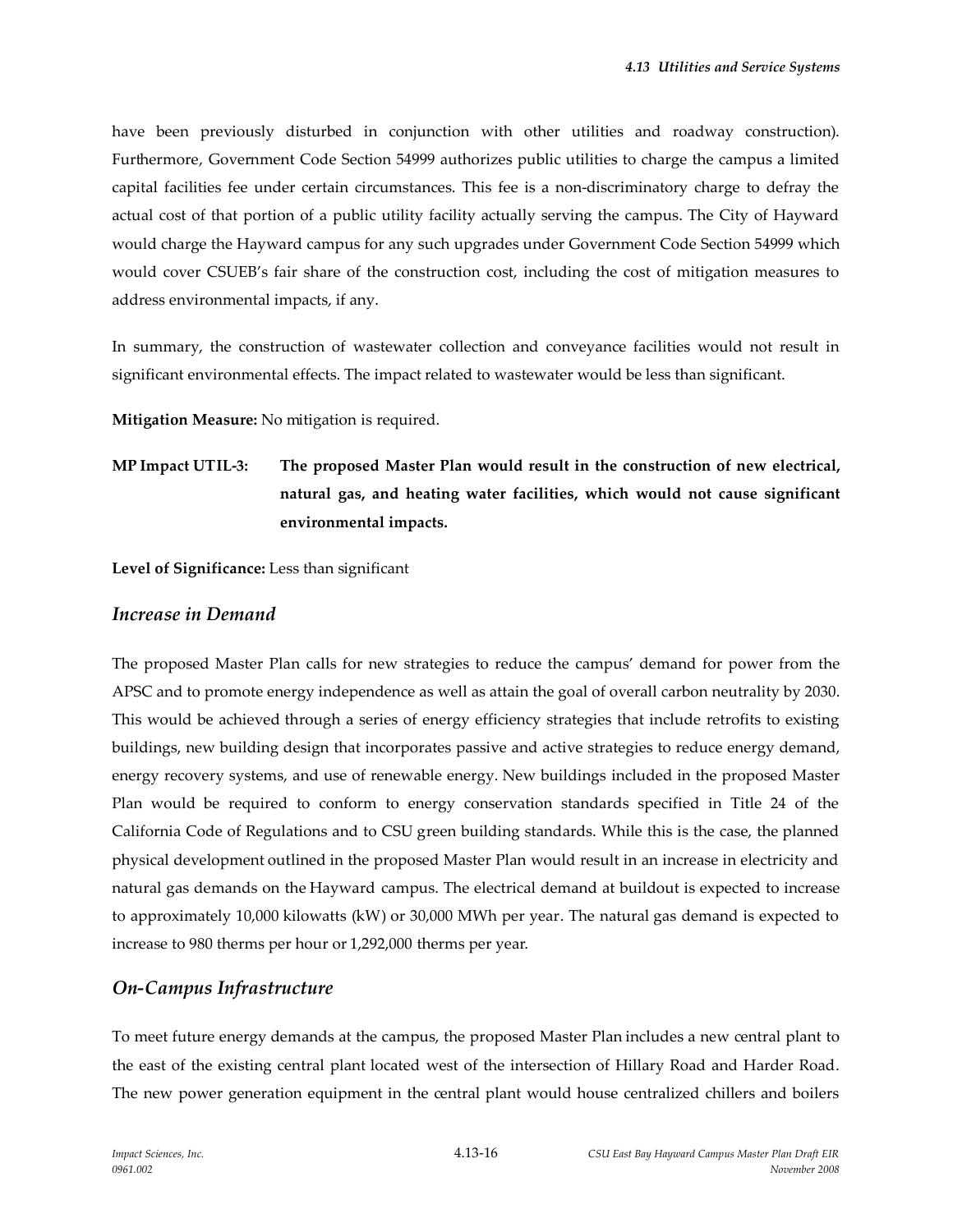that would serve the campus buildings through a buried utility network. The plant would grow as the campus is built out and would allow existing distributed building plants to tie into the utility loop, allowing for satellite growth and maximum capacity benefit. The existing natural gas distribution system would be used to serve the new facilities under the proposed Master Plan. However, depending on the ultimate location and configuration of new buildings, several gas lines might need to be relocated.

The environmental effects of constructing and operating the above improvements are addressed in other sections of this Draft EIR, including but not limited to, **Section 4.2, Air Quality**, **Section 4.3, Biological Resources, Section 4.4, Cultural Resources**, and **Section 4.9, Noise**. Air pollutant emissions from the expanded capacity of the campus central plant equipment are evaluated in **Section 4.2, Air Quality**. Connections and extensions of piping and circuits would occur primarily within roadways or other areas that are already developed or disturbed and which are unlikely to contain sensitive biological or cultural resources. Additionally, due to the limited ground disturbance needed for connections and extensions, construction-phase air quality and noise impacts would be short term and less than significant. Therefore, the proposed Master Plan would not result in the construction of new electrical and natural gas facilities that would cause significant environmental impacts. The impact related to energy system improvements would be less than significant.

### *Off-Campus Infrastructure*

Given the campus' goal to reduce its dependence on power from the grid, it is unlikely that campus growth under the proposed Master Plan would result in the need for expansion or construction of new electrical system capacity improvements. Moreover, the project-generated demand for electricity would be negligible in the context of overall demand within the state, and would not in and of itself require a major expansion of power facilities. Therefore, the proposed Master Plan would not require the construction of new or expanded electrical system capacity improvements off campus that could result in significant environmental impacts. The impact related to power supply would be less than significant.

**Mitigation Measure:** No mitigation is required.

**MP Impact UTIL-4: Growth and development under the proposed Master Plan would require minor expansion of the storm water conveyance system, which would not cause significant environmental impacts.**

**Level of Significance:** Less than significant

The proposed Master Plan includes a storm drain plan, which would modify the existing on-campus system. Several of the planned buildings would be constructed on top of existing storm drains, and so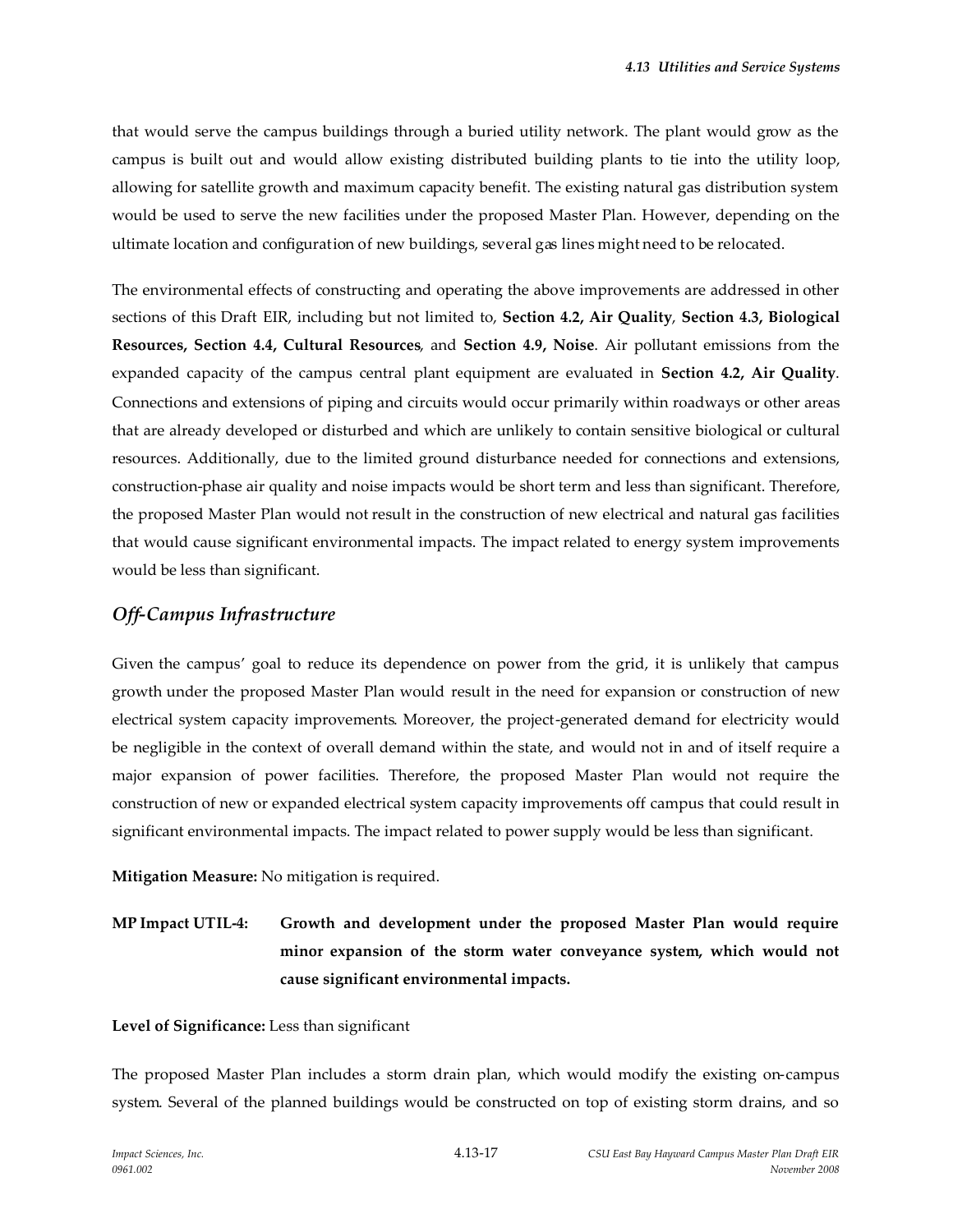these storm drains would need to be relocated. These pipelines include three storm drain systems in new student housing area southwest of Pioneer Heights; storm drains in the Parking Lot K area; a 21-inch storm drain running between Carlos Bee Boulevard and Hayward Boulevard; a 15-inch to 36-inch storm drain running from Harder Road at West Loop Road southwest to Harder Road. Other smaller storm drain laterals would also be constructed as required by new building footprints.

The environmental effects of constructing the above improvements are addressed in other sections of this EIR, including but not limited to, **Section 4.2, Air Quality**, **Section 4.3, Biological Resources, Section 4.4, Cultural Resources**, and **Section 4.9, Noise**. Connections and extensions of the storm drain system would occur primarily within roadways or other areas that are already developed or disturbed and which are unlikely to have sensitive biological or cultural resources. Additionally, due to the limited ground disturbance needed for connections and extensions, construction-phase air quality and noise impacts would also be less than significant. The effects of increased storm water runoff from the development of the campus under the proposed Master Plan are evaluated in **Section 4.7, Hydrology and Water Quality,** and are found to be less than significant with mitigation. Therefore, the implementation of the proposed Master Plan would not result in the construction of new storm drain facilities that would cause significant environmental impacts. The impact related to the construction of storm drainage improvements would be less than significant.

**Mitigation Measure:** No mitigation is required.

**MP Impact UTIL-5: The proposed Master Plan would not conflict with applicable solid waste regulations, nor would it result in solid waste requiring disposal that would exceed the landfill capacity.**

**Level of Significance:** Less than significant

With campus development under the proposed Master Plan, the total volume of non-hazardous solid waste generated on the Hayward campus would increase. However, under the proposed Master Plan, 75 to 100 percent of solid waste would be diverted from landfills by full buildout. Additionally, 100 percent of organic waste generated would be composted on the campus. The diversion goals would be met in part by existing campus practices, as described above, and solid waste reduction strategies included in the proposed Master Plan. Strategies proposed by the project include prevention and minimization of waste generation, reuse and recycling, on-site and off-site composting, food donations of edible food, and educating faculty and students.

Implementation of the proposed Master Plan would also result in demolition and deconstruction of old buildings, in addition to removal of existing pavement, underground utilities, and overhead utilities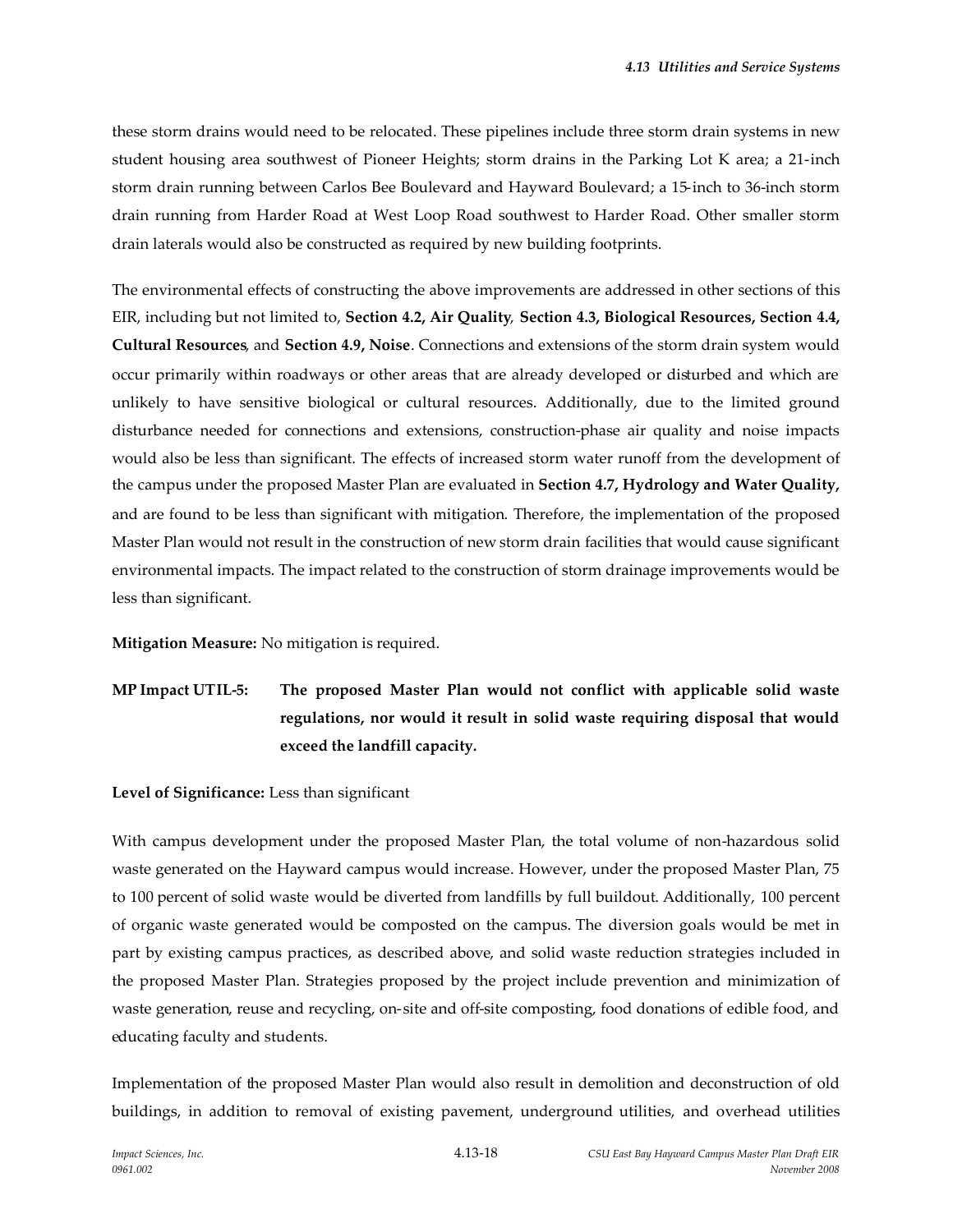associated with these areas. These activities would generate a substantial amount of demolition and construction debris that could require disposal in a landfill. The CSUEB is exploring a centralized and integrated approach towards collection and separation of waste associated with demolition and deconstruction, and is studying the services offered by the various regional waste management firms in order to align future contracts with its waste goals. Therefore, to the extent feasible, the CSUEB intends to demolish existing structures to allow for maximum reuse of materials. Where possible, concrete and asphalt pavements would be recycled and used on site or made available for use elsewhere. Utility materials, primarily metals, would be recycled if feasible. As part of standard grubbing and clearing operations, trees and other plant materials would be protected, relocated, or removed as needed from future grading areas. Lastly, as part of the proposed Master Plan, the CSUEB aims to retain as many existing trees and plantings possible.

If the CSUEB continues to contract with the WMAC, there would be sufficient capacity in the Altamont Landfill to meet the needs of the campus until 2029. However, the CSUEB intends to reach its goal of diverting 100 percent of its solid waste from landfills by 2030 so would not affect the landfill capacity. In addition, even though the Campus is currently served by the WMAC, the Hayward campus falls within the jurisdiction of several waste management businesses and could in the future select a contract based on alignment with its waste guidelines, operations and goals, and could dispose waste at another permitted landfill.

In summary, the project would comply with applicable regulations related to solid waste and would be served by a landfill with sufficient remaining capacity. Therefore, campus development under the proposed Master Plan would not result in significant adverse impacts related to solid waste.

**Mitigation Measure:** No mitigation is required.

## **4.13.4.4 Cumulative Impacts and Mitigation Measures**

Full development of the campus under the proposed Master Plan, in conjunction with buildout of the City of Hayward pursuant to its adopted General Plan, would result in the demand for additional water supply, wastewater treatment, solid waste disposal, electricity, and natural gas. However, as indicated above, the proposed Master Plan would not require substantial modifications to utility systems above and beyond what is already being planned for by the various utility providers. Furthermore, the proposed Master Plan includes sustainability goals to reduce the Campus's water use, energy use, wastewater generation, and solid waste generation and disposal. The extensive programs focused on reduction in demand would minimize the project's contribution to cumulative impacts. In addition, the proposed project includes mitigation measures to further reduce its water demand and thereby also